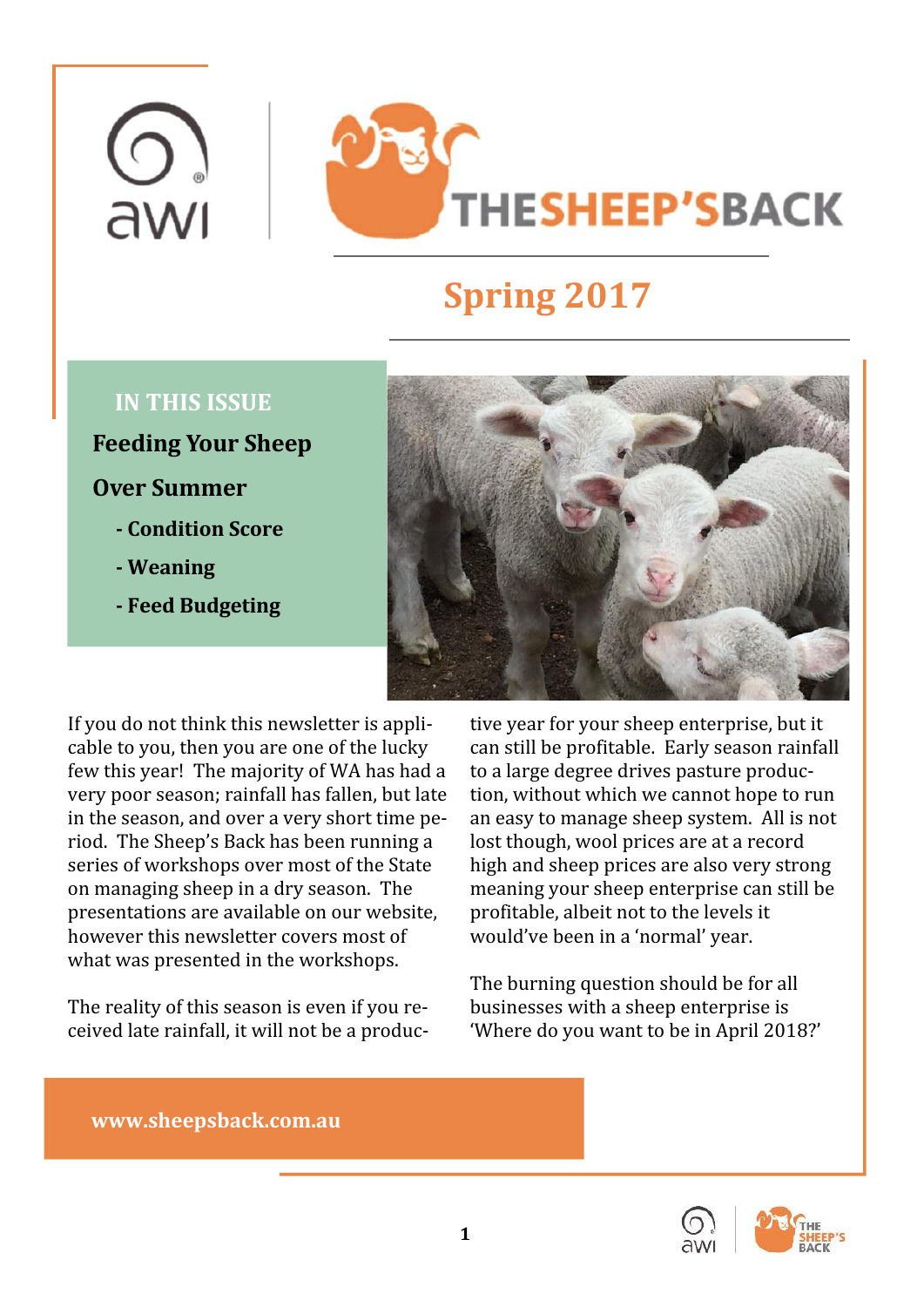condition will produce more wool and lambs. This is irrespective of the mix between wool and meat, ewes in better condition do cut more wool and have more tion do cut more wool and have more



Figure 1: WA rainfall deciles from 1st April –

What is good condition? A Condition Score  $\left|\frac{e}{2}\right|$ (CS) measurement is the amount of tissue  $\left[\begin{array}{c} 8 \ 8 \end{array}\right]$ and fat covering the backbone and the  $\frac{1}{2}$  70  $\frac{1}{2}$  70  $\frac{1}{2}$  Twin lambs short ribs of each sheep. CS along with pasture production drives your sheep enter-<br>prise, it is a way of measuring what is prise, it is a way of measuring what is happening at ground level. If you are unfa-<br>miliar with this term then we suggest you miliar with this term then we suggest you  $\overline{E}$   $\overline{E}$   $\overline{E}$  and  $\overline{E}$   $\overline{E}$  and  $\overline{E}$   $\overline{E}$  and  $\overline{E}$   $\overline{E}$  and  $\overline{E}$   $\overline{E}$  and  $\overline{E}$   $\overline{E}$  and  $\overline{E}$   $\overline{E}$  and  $\overline{E}$   $\overline{E}$ get involved in a Lifetime Ewe group. If you need a refresher, complete a Lifetime Ewe Management course or get in contact with right b. Lwe condition scoring at lambing The Sheep's Back and we can point you in The Sheep's Back and we can point you in the right direction. The course of the source. Even the country of the country of the country of the country of  $\sim$ 

The ewe's condition score at joining deter-<br>mines how many lambs she will conceive. mines how many lambs she will conceive. They are in low CS going into Lyncol. If you ewes

The answer to this question will be slightly is 20% extra lambs (Figure 2). Many of you different for every business out there, but the fundamentals remain - sheep in good is 20% extra lambs (Figure 2). Many of you saw this effect in 2017, ewes were in exceptional condition and scanned a very high tional condition and scanned a very high proportion of twins.



Figure 2: Ewe condition score at joining and number of lambs born. Source: LTEM

CS at joining sets up the potential lambing rate. The CS at lambing determines how many of the conceived lambs survive. This is especially the case with twin lambs. A 1 CS change means roughly a 15% change in twin lamb survival (Figure 3).



Figure 3: Ewe condition scoring at lambing and survival rates of twins and singles. Source: LTEM and the set of the set of the set of the set of the set of the set of the set of the set of the set of the set of the set of the set of the set of the set of the set of the set of the set of the set of the set

**Condition Score Drives Everything** The average response to an increase in  $1 \text{ CS}$  are in low to going into lambing in 2010 Ewes scanning at a low rate because they are in poor condition effects the profitability of your business into 2018. If your ewes ty of your business into 2018. If your ewes are in low CS going into lambing in 2018 and have a subsequent low lamb survival



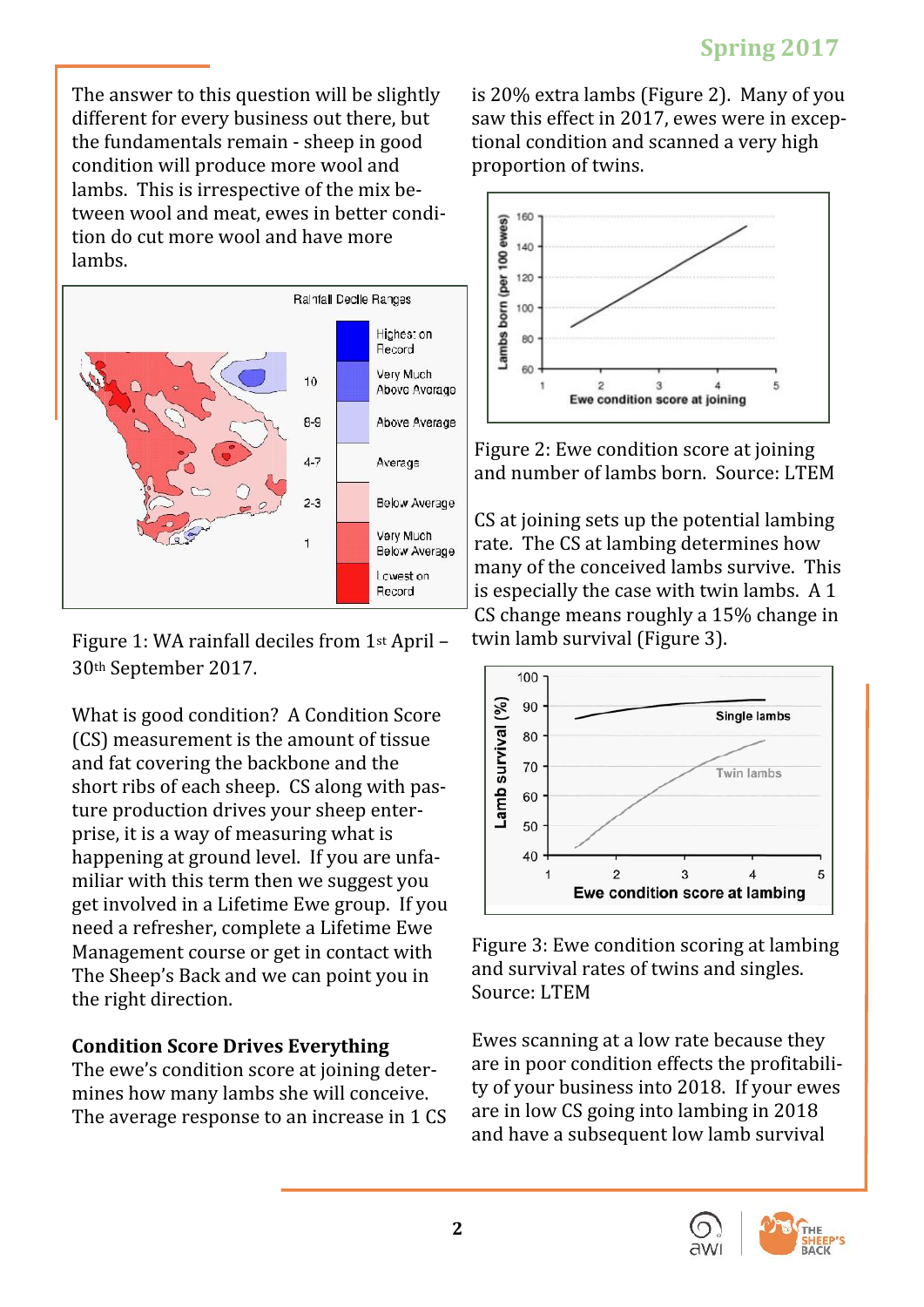this will also effect the profitability of your business. Don't let you ewes have a lower performance in 2018 because of what has

Nearly all sheep businesses will have some portion of wool in their system, and why wouldn't you at \$10.50/kg? Sheep with a higher CS for longer will cut more wool. A ewe that puts on an additional 1 CS will cut ey to increase CS above 3. 0.8 kg more clean wool. This 0.8 kg of the state of the state of the state of the state of the state of the sta clean wool in most systems is worth \$13 and the control of the control of the control of the control of the control of the control of the control of the control of the control of the control of the control of the control o (1.25 kg greasy wool at \$10.50/kg).  $\$13$  Weaning  $\blacksquare$ 

 $2.5c/M$ ]. This works out at \$10/hd of ex-<br>tra grain above maintenance. Feeding

20% extra conception and 15% higher survival. If ewes maintain this CS 3 throughweaning per 100 ewes (weaning 95% of when they are drenched and weaned.  $\hfill$ marking number). This means:

 \$10.40 extra lamb (16% more lambs at weaning)

happened in 2017. Put simply, get your ewes to CS 3 by joining. **Economics to Increasing CS** The future lambs will also cut more wool (LTEM Principle 3.6 & 4.9). The ewes will be more resilient to a range of issues such as mineral deficiencies and worms, meaning they are much easier care. It is important to note that benefits reduce once the ewes reach the target of CS 3. There is significantly increased risk to spending mon-<br>ey to increase CS above 3. ey to increase CS above 3.

# **Weaning**

worth of extra wool if a ewe can put on  $1$  Weaning is always a tradeoff between the  $\hskip10mm$ CS, how much feed will this require? The lambs and ewes, the most important thing The timeframe for this example is 90 days. To put on 1 CS over 90 days, ewes will guires weaning at the correct time, which need an additional 4.5 MJ/day (Lifetime stars is 12-14 weeks after the first lamb was Ewe Management). To supply this 4.5 born. This is also a reason to have a short- <mark>\_</mark> MJ/day using grain it will cost about the correct of mating period. Weaning at this time al-2.5c/MJ or  $11$ c/day (Lupin/Oat mix  $\sim$  so has benefits to the lamb, especially in a  $\parallel$ tra grain above maintenance. Feeding the ewes will have low milk supplies, so <mark>|</mark> roughly \$10 of grain to a ewe in 90 days \_\_\_\_\_\_the lambs will have to eat pasture to make \_\_\_<mark>\_</mark> will put on 1 CS meaning the ewe will cut  $\qquad$  up the rest of their diet. FOO levels across  $\qquad$ \$13 more wool than they would've done at maintenance. If the extra wool was the only benefit of which most of their required energy from eating which  $\blacksquare$ having ewes in better condition it would be a very marginal call. All that work and poor season, the ewes are nothing more <mark>[</mark> some additional risk for \$3. However, as than companions to the lambs. The ewes <mark>[</mark> discussed earlier, this increased CS means — are experienced pasture selectors so they  $\hfill$ out, it will be roughly 16 extra lambs at \_\_\_\_\_\_ The lambs will have better growth rates \_\_\_\_<mark>\_</mark>\_\_\_\_ Weaning is always a tradeoff between the lambs and ewes, the most important thing for the ewes is not to let the lambs drag there CS down too far. To avoid this it re-<br>quires weaning at the correct time, which quires weaning at the correct time, which is 12-14 weeks after the first lamb was born. This is also a reason to have a shorter mating period. Weaning at this time also has benefits to the lamb, especially in a so has benefits to the lamb, especially in a poor season. If pasture availability is low the ewes will have low milk supplies, so the lambs will have to eat pasture to make up the rest of their diet. FOO levels across the state are not much higher than 1000kg/ha so milk production will be very low. Lambs at this stage will be getting most of their required energy from eating pasture not milk. After 12-14 weeks, in a poor season, the ewes are nothing more than companions to the lambs. The ewes are experienced pasture selectors so they eat the best pasture and contaminate it **the past of the set of the set of the s** with worm eggs for the lambs to pick up.  $\begin{array}{|c|c|} \hline \end{array}$ The lambs will have better growth rates when they are drenched and weaned.

• \$13 more wool (1.25 kg/hd greasy attention. The following steps will ensure wool) weaning is successful for both the ewe and Weaning at this age requires some extra **than** attention. The following steps will ensure weaning is successful for both the ewe and lamb.



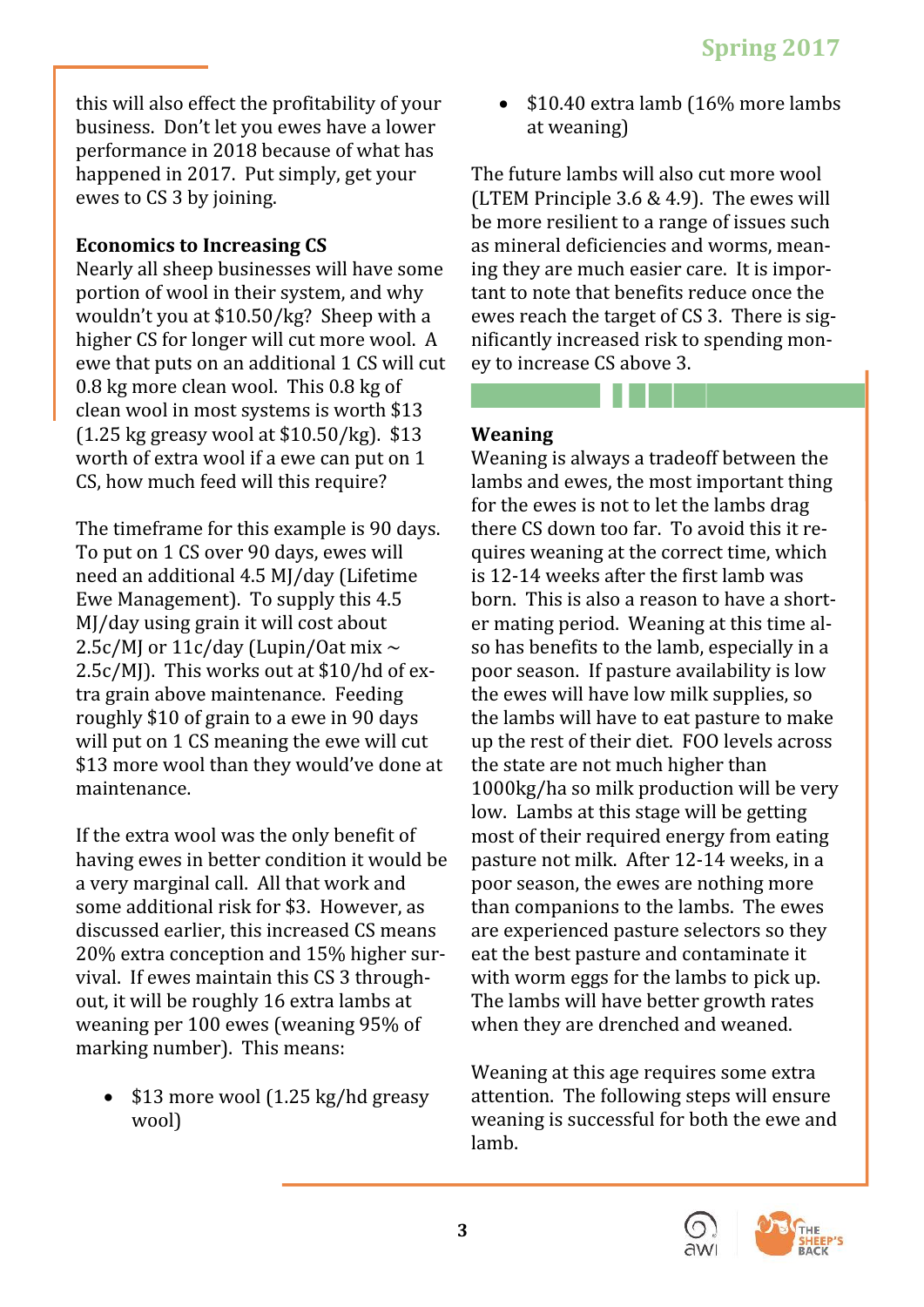# **Spring 2017**



Figure 4: Feed on offer and growth rate of wival to 12 months of age. Source: LTEM Merino lambs to weaning.

choice of feed should be lupins or whatever the lambs are going to be fed once they

lighter weaners (under 20kg) are extreme-<br>ly vulnerable animals if not growing at ly vulnerable animals if not growing at  $\begin{array}{ccc} 3. & \text{Post Weaning} \end{array}$ 2kg/month. Ideally they would be split into three weight categories but the bare to three weight categories but the bare the lambs growing. The same rule applies, minimum is two categories, those above firely are below 20kg then they need to 20kg and those below. The reason for the grow 2kg/month and if they are above 20kg cutoff, is lambs below this weight  $20 \text{kgs}$ , then 1kg/month. have little or no fat storage meaning they have all the storage states  $\vert$ are not resilient to adverse events. They  $\overline{R}$  Remember these are minimum targets. In

the lambs below 20kg is 2kg/month and



Figure 5: Liveweight at weaning and sur-<br>vival to 12 months of age. Source: LTEM vival to 12 months of age. Source: LTEM

1. Prior To Weaning the contraction of the for worms and given any supplements that Imprint feeding is very important. Make they may need for your particular area. sure your lambs know what a trail feeder is  $V_{\rm accination}$  is either a 3 in 1 or 6 in 1, but  $\blacksquare$ and what is likely to come out of it. This  $\frac{1}{2}$  is very important if a large quantity of means trail feeding the lambs 2-3 times  $\frac{1}{2}$  grain is to be fed or lambs are going to be while they are still with their mothers. The leept until adults. Most lambs at 12-14 er the lambs are going to be fed once they an effective drench. Worms are easy to are weaned. The control so make sure this happens. Lastly, 2. At Weaning the selenium. If this is the case, it is especially It is important to segregate weaners based important this year as the lambs are pooron their size, or drafting off the tail. The er than they normally would be. Lambs should also be vaccinated, drenched for worms and given any supplements that they may need for your particular area. Vaccination is either a 3 in 1 or 6 in 1, but is very important if a large quantity of grain is to be fed or lambs are going to be kept until adults. Most lambs at 12-14 weeks will have worms so they will require an effective drench. Worms are easy to control so make sure this happens. Lastly, depending on your area, lambs may need selenium. If this is the case, it is especially **the part of the set of the set of** important this year as the lambs are poor-<br>er than they normally would be. er than they normally would be.

# 3. Post Weaning

Post weaning it is very important to keep  $\begin{array}{|c|c|} \hline \end{array}$ the lambs growing. The same rule applies, **the fi** if they are below 20kg then they need to grow 2kg/month and if they are above 20kgs, then 1kg/month.

die at a far greater rate (Figure 5). The many cases, the extra wool cut or lambs The minimum target growth weights for of the extra feed to get them to this point. Remember these are minimum targets. In many cases, the extra wool cut or lambs conceived as maidens will outstrip the cost of the extra feed to get them to this point.

for lambs above 20kg is 1kg/month. While the lambs must continue to grow, While the lambs must continue to grow, **the property** they can be redrafted once some of the tail



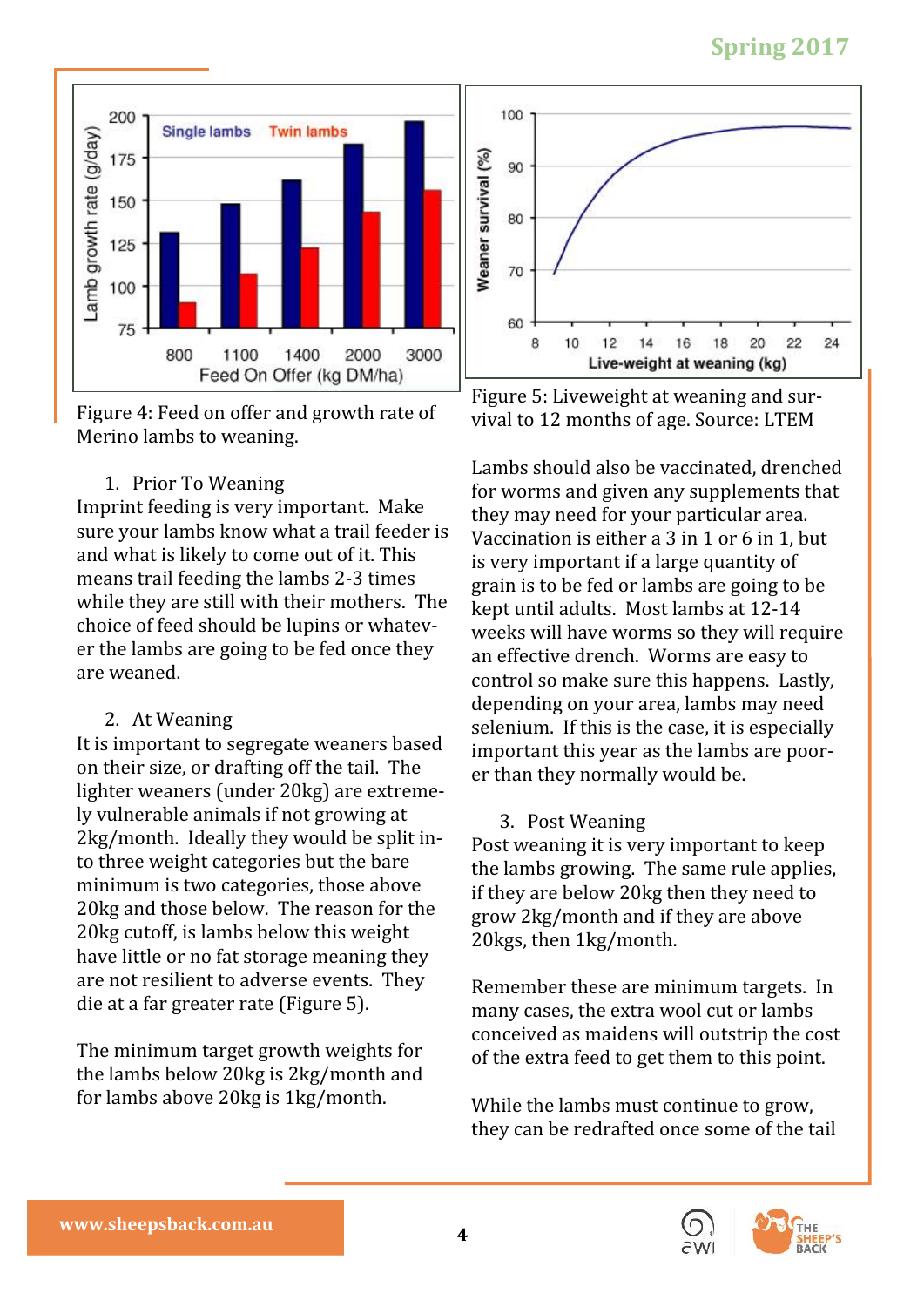Vitamin E is a very important part of a statutus the animals intake will reduce. An lamb's diet. Lambs will be smaller and have grazed green feed for a shorter time period meaning their Vitamin E stores will report to a set of the line of the line of the line of the line of the line of the line of the line of the line of the line of the line of the line of the line of the line of the be low. Weaned lambs will need access to  $\frac{30 \text{ K}}{200}$  by  $\frac{300 - 1.5 \text{ kg}}{200}$  litake Vitamin E every 6-8 weeks over summer.  $50kg \times 15\% = 0.75kg$  intake This can be through putting it on the grain, the congression on any matter of the problem. drenching it or having access to green feed. If the protein levels are not adequate the shrubs or annuals that germinate on summer rain. Vitamin E on grain is a very la-<br>bour-friendly way of dosing a large number of lambs. The contract of the contract of the contract of the contract of the contract of the contract of the contract of the contract of the contract of the contract of the contract of the contract of the contract

dry feed first you have a higher chance of the state of the state  $\mathbf x$  of the state  $\mathbf x$ 

Once the feed has dried out it will be low in  $\frac{1}{2}$  summer is a very worthwhile exercise. protein and if you want animals to put The information you will need before weight on, some amount of supplementary working this out is: feeding will be required. A 50kg sheep for the sumber and class of sheep needs approximately 8MJ of energy per Theory Many days do you expect to day and 6% protein in their diet to

are above 20kg and they can be then fed enough to grow at 1kg/month. This also works in reverse, if some of the 'heavier' lambs have fallen backwards, they should be drafted off and put with the smaller  $\qquad \qquad \text{protein the sheep's intake is limited, as}$ (under 20kg) lambs. maintain body weight. Given the correct amount of protein (6% adult, 15% weaners) sheep can eat 3% of their body weight. Without the correct amount of protein the sheep's intake is limited, as without adequate protein the rumen bugs cannot process the 3% of body weight, thus the animals intake will reduce. An example of a 50kg animal this would equate to:  $\blacksquare$ 

 $50\text{kg} \times 3\% = 1.5\text{kg}$  intake

 $50kg \times 1.5\% = 0.75kg$  intake

Green feed can be perennial pastures or sheep cannot physically eat the whole 3% bour-friendly way of dosing a large supply enough energy to maintain weight. If the protein levels are not adequate the sheep cannot physically eat the whole 3% of their bodyweight. This can have serious implications as 0.75kg of intake would not supply enough energy to maintain weight.

**Summer Feeding Ewes Example 20 Example 20 results in the Summer Feeding Ewes Example 20 results in the Summer Europe 20 results in the Summer Europe 20 results in the Summer Europe 20 results in the Summer Europe 30** You want your ewes at CS 3. How can this are 32% protein. Peas and Faber beans be done, considering we are about to enter are approximately 20%. So feeding a low summer? Feeding sheep over summer in final rate of lupins, significantly increases the WA consists of utilising stubbles with the coverall protein of the sheep's diet. Feeding aid of lupins. The same control of the same control of lupins over summer ensures 1. Utilising Dry Feed **the pastures and stubbles they have access to.** If you have any dry pastures these should  $\qquad$  A good place to start would be be used first. The quality of dry matter  $\qquad 0.5\text{kg/hd/wk}$  increasing this as the stubble diminishes over summer and any summer quality declines. It is important that rainfall diminishes the quality further. The feeding lupins starts earlier rather than first stubbles to be grazed are those that heliater as it is much more energy efficient to heliate. are higher quality, for the same reasons we maintain weight than try and put it back graze dry pasture first. By grazing the best on. This is where supplementary feeding of **The U** high protein lupins is important. Lupins are 32% protein. Peas and Faber beans are approximately 20%. So feeding a low rate of lupins, significantly increases the overall protein of the sheep's diet. Feeding a low rate of lupins over summer ensures your sheep are able to utilise the dry pastures and stubbles they have access to. A good place to start would be a sequence of  $\vert$ 0.5kg/hd/wk increasing this as the stubble quality declines. It is important that feeding lupins starts earlier rather than later as it is much more energy efficient to maintain weight than try and put it back **than** on.

turning this energy into condition. 2. How Much Feed Will You Require? <mark>I</mark> 2. How Much Feed Will You Require?  $\begin{array}{|c|c|} \hline \end{array}$ Doing a rough feed budgeting prior to this summer is a very worthwhile exercise. The information you will need before **The information** working this out is:

- Number and class of sheep **Fig. 1.**
- How many days do you expect to

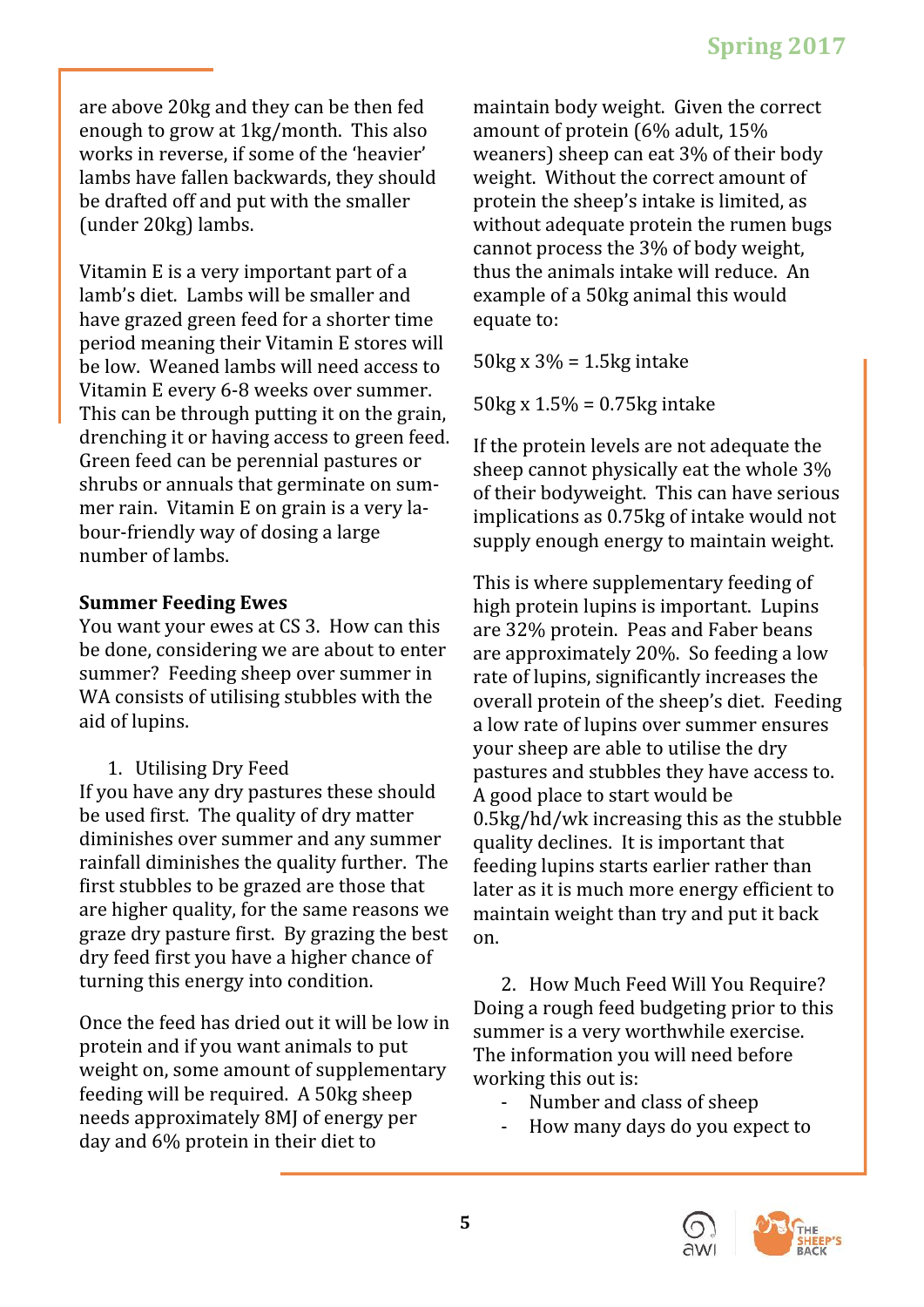- 
- 
- Feed on hand

Once you have collected this information then enter this into Table 1 (on the next page or on The Sheep's Back website). The yield, the lower the harvest index will be. number and class are very simple, how many of each type of sheep will you have you have frosted crops the index will be over the summer months. The number is homich lower as some of the grain is missthen multiplied by the energy requirement. ing. In this case it would be better to use For example a non-pregnant ewe requires the yield potential. 8.3 MJ/energy/day. Multiply this number by how many days summer is. This would **Other Factors Example 2** be around 150-200 days depending on start feeding earlier than you think you where in the State you are located. Once you have multiplied the number of sheep  $\qquad \quad \text{in terms of energy, to increase CS than to}$ by their energy requirements by days you and maintain CS. will end up with the required energy over **the control of the control of the control** of  $\blacksquare$ summer. You can add up each class of fight the other factor that you need to be fight  $\begin{bmatrix} 1 & 0 \end{bmatrix}$ stock to get an idea how much total energy — aware of is time of lambing. As ewes get

The next part is, what's available in the crease exponentially once the lamb is **the part is the set of the** paddock? This requires the total area of each land use type and how much dry mat-<br>ter is still left in the paddock.

- 
- 
- Canola 0.25
- 

 feed? (starting earlier is better) - Areas of each stubble available - What the average grain yields were To use the harvest index numbers, it is the grain yield divided by harvest index which gives a stubble yield.

Eg. 3t barley/ha/0.56 = 5.35t/ha straw

It is important to note that the lower the yield, the lower the harvest index will be. Frost also effects the harvest index, so if you have frosted crops the index will be much lower as some of the grain is miss-<br>ing. In this case it would be better to use ing. In this case it would be better to use the yield potential.

## **Other Factors**

Start feeding earlier than you think you should. It is three times more expensive in terms of energy, to increase CS than to maintain CS.

your flock will consume over summer.  $\hskip1cm$  closer to lambing their energy require-  $\hskip1cm \vert$ ter is still left in the paddock. The months. The months of  $\mathbb{R}^n$ The other factor that you need to be **the part of the struck** aware of is time of lambing. As ewes get closer to lambing their energy requirements increase. Energy requirements increase exponentially once the lamb is crease exponentially once the lamb is born (Figure 6). If you are an early lamber this will happen during summer ber this will happen during summer months.



- Barley 0.56 - Wheat 0.54 cover pregnancy and lactation. Figure 6: A ewe's energy requirement over pregnancy and lactation.

- Lupins 0.33 The changing energy requirements of a (Source: November 2010 Kondinin Report) pregnant ewe will start to have a signifi-The changing energy requirements of a pregnant ewe will start to have a signifi-

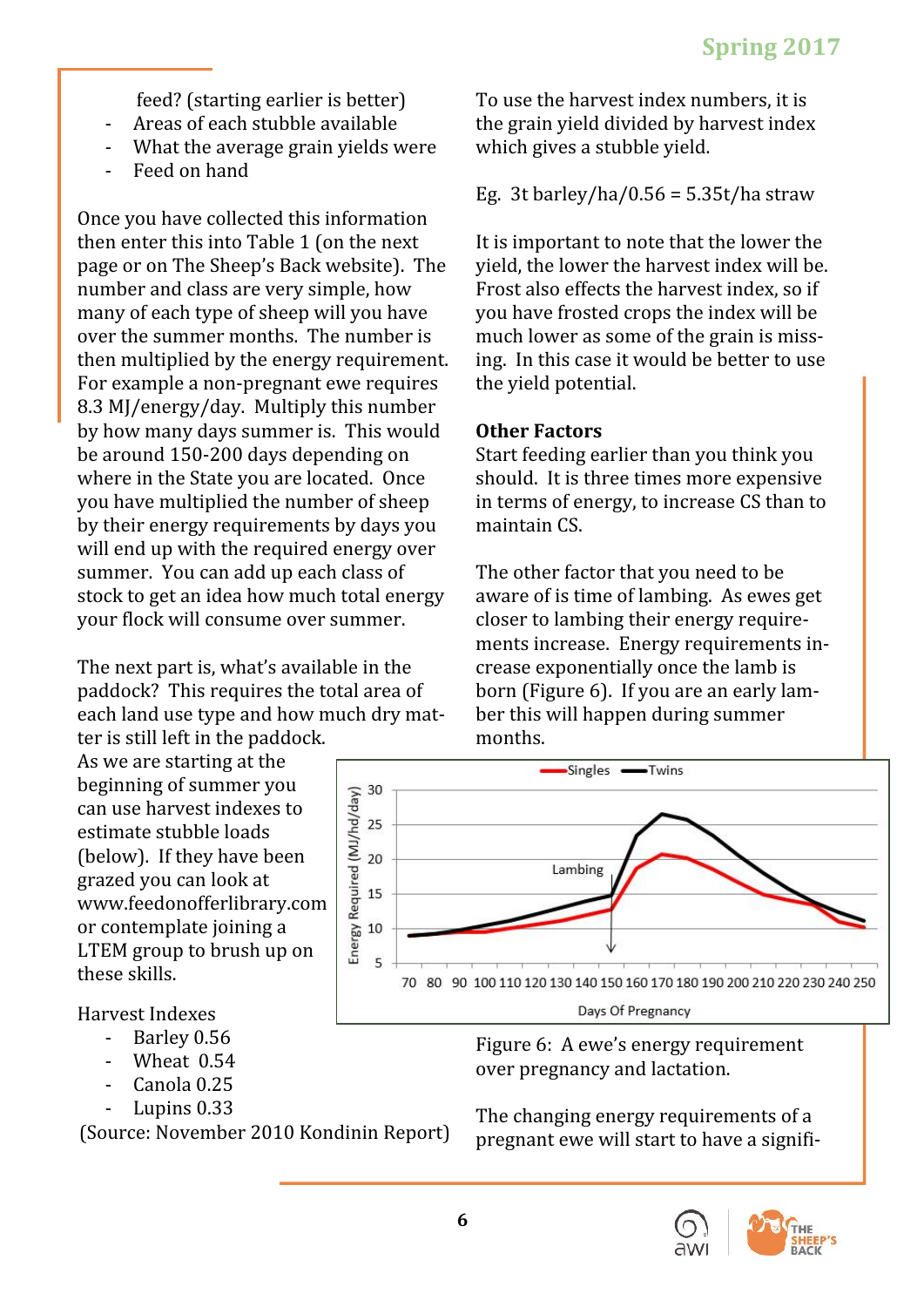cant effect on feeding rates in the last trimester of the ewe's pregnancy and then once the lamb is born. How will this affect the feeding rates? At any point in time, this will be different. Visit the Lifetime Wool website or consider joining a Lifetime Wool group to ferent. Visit the Lifetime Wool website or consider joining a Lifetime Wool group to brush up on feed budgeting skills.

# **The Simple Solution to Feed Budgeting**

At the beginning of this summer it is very important to have the right levels of feed on hand or at least ordered. A simple calculation can get you 80% of the way. This is to ensure you have 30kg/hd lupins on hand for every wet ewe and 15kg/hd for every dry sure you have 30kg/hd lupins on hand for every wet ewe and 15kg/hd for every dry sheep and weaner. Refine this using Table 1 or the feed budget tool online.

| Stock Type           | Number                         | MJ/energy/day |       |                           | Days          |          | <b>MJ Energy</b> |  |  |
|----------------------|--------------------------------|---------------|-------|---------------------------|---------------|----------|------------------|--|--|
| <b>Adult Ewes</b>    |                                | ×             | 8.3   | $\mathsf{x}$              |               | $=$      |                  |  |  |
| Adult Dry Sheep      |                                | ×             | 8.3   | $\times$                  |               | ۳        |                  |  |  |
| Lambs                |                                | ×             | 6     | $\times$                  |               | $=$      |                  |  |  |
| Rams                 |                                | ×             | 9     | $\boldsymbol{\mathsf{x}}$ |               | $=$      |                  |  |  |
| Other                |                                | ×             |       | ×                         |               | H,       |                  |  |  |
|                      | <b>Total Required</b>          |               |       |                           |               |          |                  |  |  |
| Paddock Feed         | Ha                             |               | Kg/ha |                           | MJ/kg         |          |                  |  |  |
| Pasture              |                                | ×             |       | $\boldsymbol{\mathsf{x}}$ | 2.0           | $=$      |                  |  |  |
| Fodder Crop          |                                | ×             |       | ×                         | 6.5           | H,       |                  |  |  |
| Cereal Stubble       |                                | $\times$      |       | $\times$                  | 3.5           | $\equiv$ |                  |  |  |
| Canola Stubble       |                                | ×             |       | $\times$                  | 2.0           | $=$      |                  |  |  |
| Supplements          | Tonnes                         |               |       |                           | MJ/Kg         |          |                  |  |  |
| Hay                  |                                |               |       | ×                         | 10            | $\equiv$ |                  |  |  |
| Straw                |                                |               |       | ×                         | 7             | Ξ.       |                  |  |  |
| Oats                 |                                |               |       | $\times$                  | 10.4          | I.       |                  |  |  |
| Barley               |                                |               |       | ×                         | 12.3          | $=$      |                  |  |  |
| Lupins               |                                |               |       | $\times$                  | 13.1          | E)       |                  |  |  |
| Other                |                                |               |       | $\mathsf{x}$              |               | $=$      |                  |  |  |
| <b>Total On Hand</b> |                                |               |       |                           |               |          |                  |  |  |
| Deficit              | Total Required - Total on Hand |               |       |                           |               | $=$      |                  |  |  |
| Lupins @ 13me        | Divide deficit by 13           |               |       |                           | <b>Tonnes</b> | Ξ        |                  |  |  |

Table 1: Simple feed budget table for whole flock scenarios over the summer months.

Table 1 is also available interactively on The Sheep's Back website.